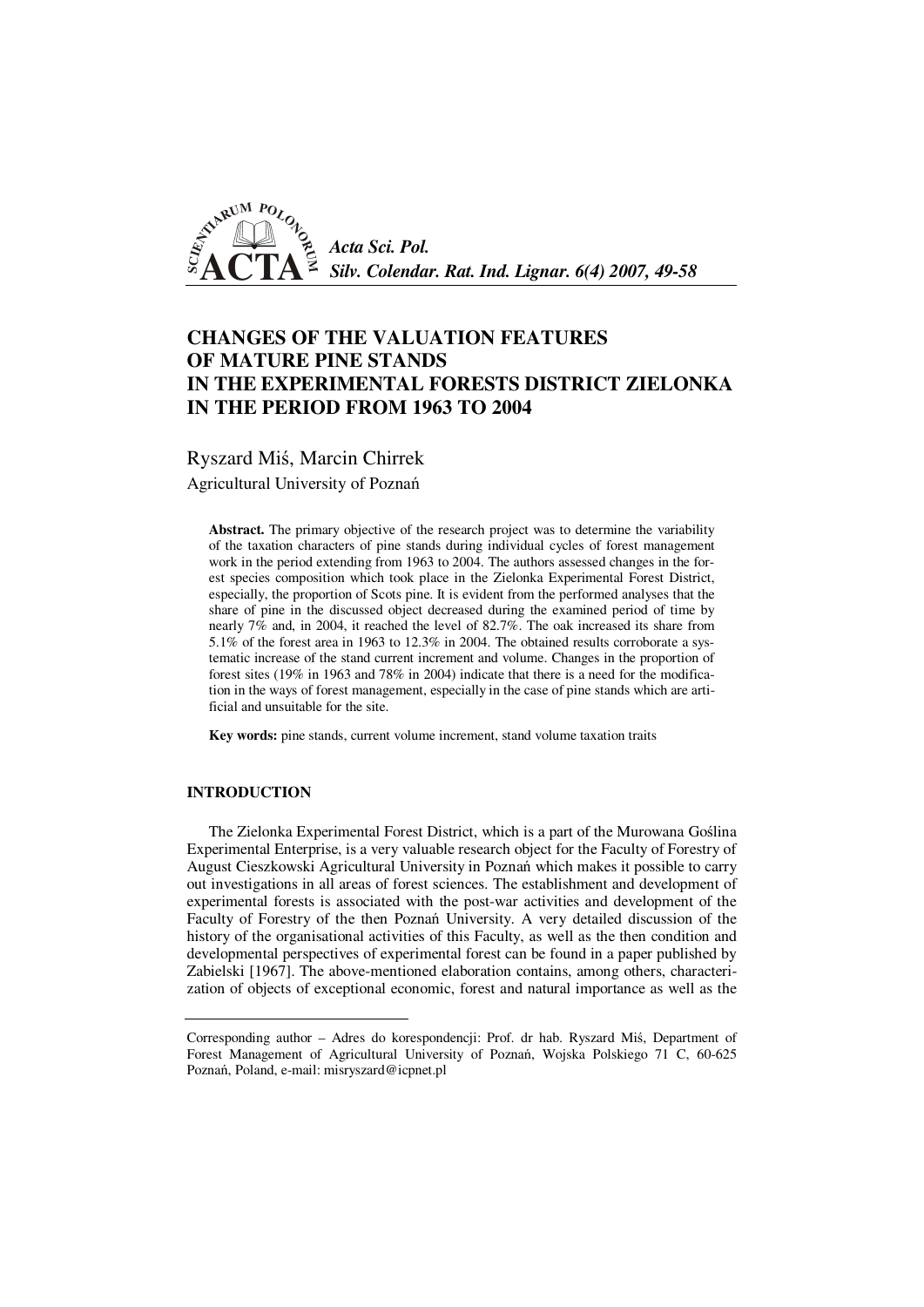description of the forest prepared on the basis of the forest management plan for 1963. In the description, stand productivity was characterized by the net mean increment of large timber volume  $(m^3/ha)$  because, at that time, it was impossible to determine current increment which is the basic criterion of productivity of individual stands as well as entire forest districts. This problem was undertaken by Magnuski [1981] and Miś [1983, 1994].

The forest management plan prepared for the Zielonka Experimental Forest District for the year 2004 encourages to make certain comparisons which allow identification of changes taking place in the species composition of these forests, especially in the proportion of Scots pine and in the taxation characters of pine stands. The primary objective of this study was to determine the variability of the taxation characters of pine stands during the individual cycles of management work and during the entire period from 1963 to 2004.

## **METHODS AND EXPERIMENTAL MATERIAL**

The object of investigations was forests of the Zielonka Experimental Forest District of the total area of 4550 ha (according to the state on 1.01.2004). The experimental material comprised:

- 1) informatics database for the above-mentioned forest district compiled by BULiGL in Poznań (the state on 1.01.2004),
- 2) analogue forest management database from years 1963 to 1994 (valuation descriptions, general description),
- 3) numerical map of the forest district prepared by BULiGL in Poznań (the state on 1.01.2004).

Employing appropriate informatics methods, the authors compiled their own databases of pine stands over 80 years of age growing on the fresh mixed coniferous forest site (BMśw) and fresh mixed broad-leaved forest site (LMśw) in the Zielonka Experimental Forest District. During work with the informatics database, the structural question language (SQL) was employed which, thanks to the application of the WHERE clause, allowed selection of stands which corresponded to the research assumptions.

Identical databases of stands were developed from analogue databases by means of seeking out appropriate data and feeding them into the computer. The MS SQL Server 2005 application was used during the process of development of the above-mentioned bases.

Stand bases comprise lists which contain the forest address, stand area and valuation features. They were divided into two most numerously represented sites, namely: fresh mixed coniferous forest site (BMśw) and fresh mixed broad-leaved forest site (LMśw). Next, using the Statistica 7.1 software, the obtained data were elaborated statistically. The following characteristics were subjected to analysis:

- stand stocking (Zd),
- $-$  site index  $(B)$ .
- technical quality (Jt),
- mean height and breast height diameter  $(H m, D cm)$ ,
- $-$  stand volume  $(V m^3/ha)$ ,
- the coverage of the stand surface by underwood and underbrush (Pdr, Pds).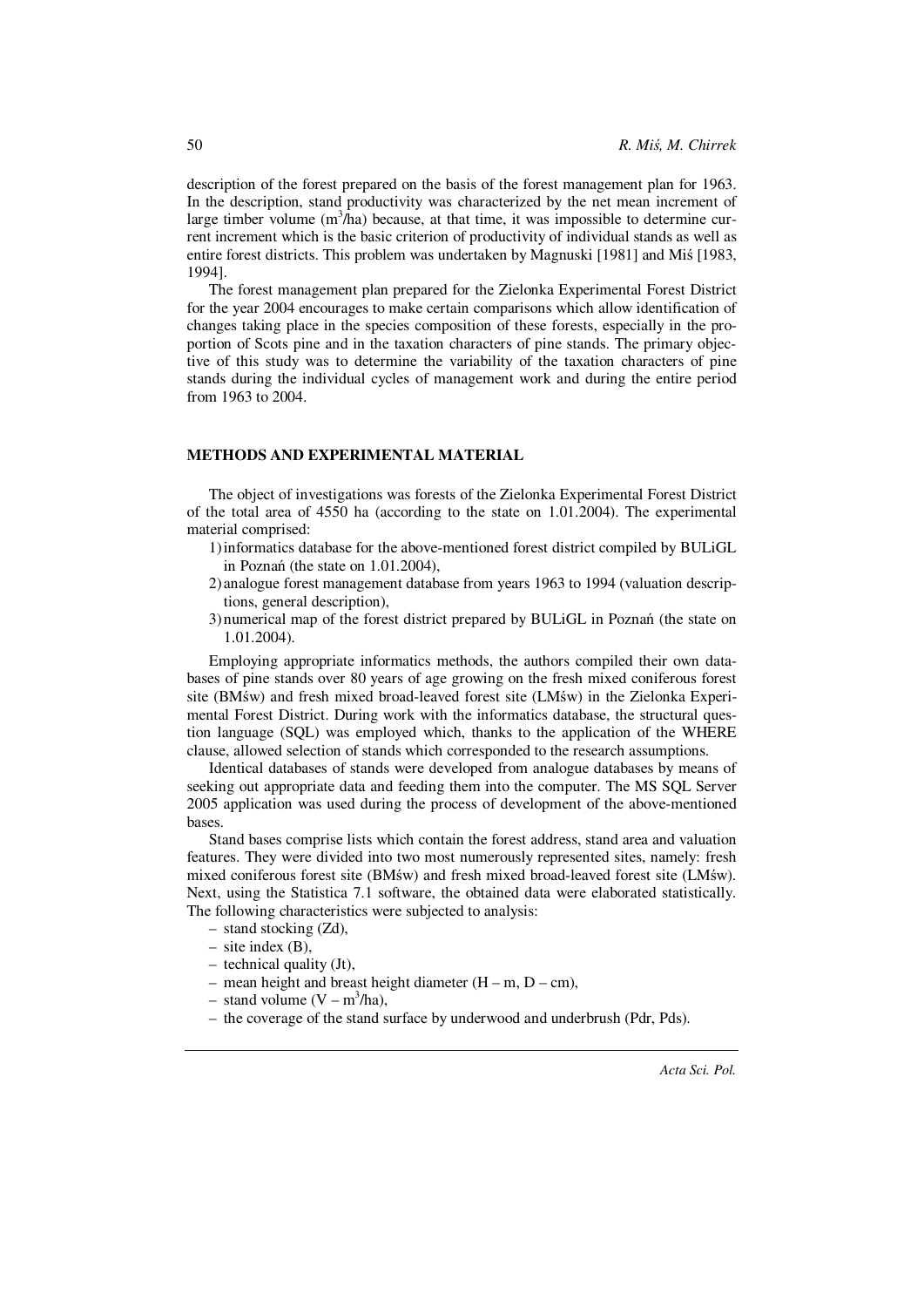Lists of comparisons of mean valuation features were elaborated dividing them into BMśw and LMśw as well as in accordance with the consecutive cycles of forest management work. Moreover, mean volume per hectare of the forest surface as well as the current increments were calculated in order to compare them with the data from forest management plans from the entire forest district.

## **RESULTS**

The proportion of pine as the dominant species in the forests of the Zielonka Forest District in the course of the analysed five consecutive cycles of management work was always very high (Table 1). Nevertheless, a falling trend in the share of this forest tree species was observed in the successive management periods in favour of the oak, so that in the last cycle (2004), Scots pine occupied approximately 84% of the forest surface in the entire forest district, whereas the oak – 12%.

Table 1. Percentage proportion and surface occupied by the individual main tree species during the consecutive cycles of forest management in the Zielonka Experimental Forest District Tabela 1. Procentowy udział i powierzchnia zajmowana przez poszczególne gatunki główne dla pięciu kolejnych cykli prac urządzeniowych w Nadleśnictwie Doświadczalnym Zielonka

| Main tree                      | 1963     |       | 1973          |       | 1984          |       | 1994    |       | 2004        |       |
|--------------------------------|----------|-------|---------------|-------|---------------|-------|---------|-------|-------------|-------|
| species<br>Gatunek<br>panujący | ha       | $\%$  | ha            | $\%$  | ha            | $\%$  | ha      | $\%$  | ha          | $\%$  |
| So                             | 2 644.06 | 89.80 | 2 8 1 6 . 1 3 | 89.92 | 3 5 2 7 . 1 5 | 86.92 | 3477.74 | 85.28 | 3 3 1 3 .01 | 82.73 |
| Md                             | 2.09     | 0.07  | 12.56         | 0.40  | 9.24          | 0.23  | 16.64   | 0.41  | 20.00       | 0.50  |
| Św                             | 15.85    | 0.54  | 14.76         | 0.47  | 16.94         | 0.42  | 11.03   | 0.27  | 11.56       | 0.29  |
| Db                             | 150.20   | 5.10  | 184.93        | 5.90  | 363.71        | 8.96  | 439.74  | 10.78 | 494.35      | 12.34 |
| Bk                             | 8.89     | 0.30  | 10.90         | 0.35  | 14.30         | 0.35  | 12.07   | 0.30  | 38.13       | 0.95  |
| <b>Brz</b>                     | 15.89    | 0.54  | 14.44         | 0.46  | 23.27         | 0.57  | 27.13   | 0.67  | 37.61       | 0.94  |
| O <sub>1</sub>                 | 74.81    | 2.54  | 60.97         | 1.95  | 73.71         | 1.82  | 76.26   | 1.87  | 77.41       | 1.93  |
| Olsz                           | 8.25     | 0.28  | 6.08          | 0.19  | 4.61          | 0.11  | 2.61    | 0.06  | 4.31        | 0.11  |
| Tp                             | 24.46    | 0.83  | 11.15         | 0.36  | 24.82         | 0.61  | 14.77   | 0.36  | 8.27        | 0.21  |

The calculated current volume increment for pine stands as well as their mean volume per 1 hectare was compared with the data from all stands in the examined forest district (Table 2). The mean volume of mature pine stands in each of the consecutive cycles of management work was higher than the corresponding volume of all stands in the entire forest district as well as pine stands of all age classes reaching its highest value  $-410 \text{ m}^3$ /ha in the last decade. On the other hand, it was lower than the corresponding volume of mature oak stands. The current increment of mature pine wood was higher only in the first two periods (1963, 1973) but during the remaining periods, it was lower in comparison with the increment for all the stands in the examined forest district.

*Silvarum Colendarum Ratio et Industria Lignaria 6(4) 2007*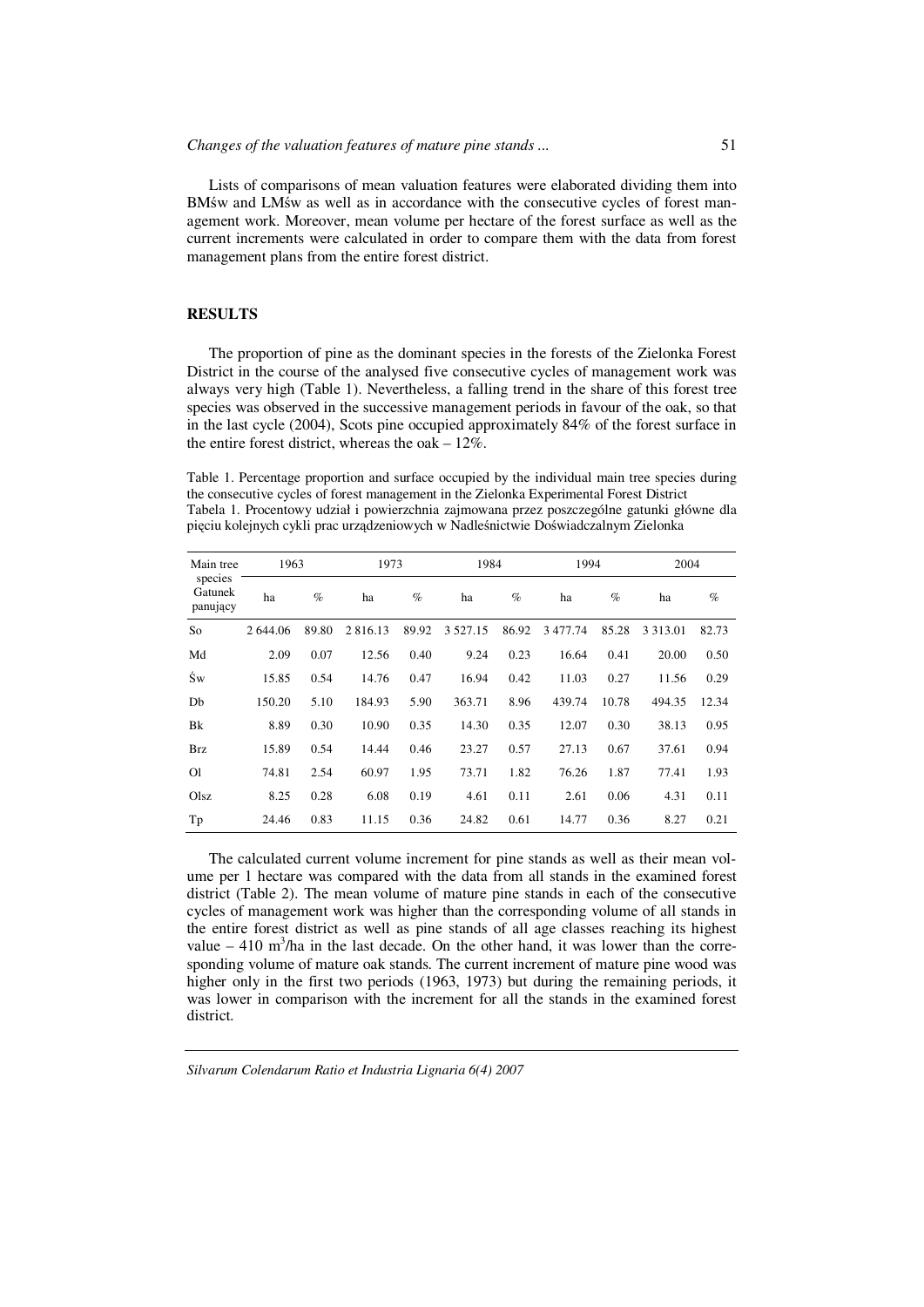Table 2. Mean volume and current volume increment of pine stands set against some selected indices of the Zielonka Forest District

Tabela 2. Przeciętna zasobność i przyrost bieżący miąższości drzewostanów sosnowych na tle wybranych wskaźników Nadleśnictwa Doświadczalnego Zielonka

|                                                                                                       | Unit           | Year - Stan na |      |      |      |      |  |  |  |
|-------------------------------------------------------------------------------------------------------|----------------|----------------|------|------|------|------|--|--|--|
| Index – Wskaźnik                                                                                      | Jed-<br>nostka | 1963           | 1973 | 1984 | 1994 | 2004 |  |  |  |
| Zielonka Forest District – Nadleśnictwo Zielonka                                                      |                |                |      |      |      |      |  |  |  |
| Mean volume per 1 ha<br>Przeciętna zasobność na 1 ha pow. leśnej                                      | m <sup>3</sup> | 209            | 209  | 218  | 256  | 331  |  |  |  |
| Mean volume per 1 pine stands<br>Przeciętna zasobność na 1 ha pow. leśnej drze-<br>wostanów sosnowych | m <sup>3</sup> | 191            | 211  | 207  | 254  | 325  |  |  |  |
| Mean volume of final cutting products per 1 has<br>Przeciętna miąższość użytków rębnych na 1 ha       | m <sup>3</sup> |                | 3.64 | 2.74 | 2.15 | 2.33 |  |  |  |
| Current volume increment per 1 ha<br>Bieżący przyrost na 1 ha                                         | m <sup>3</sup> | 3.73           | 3.81 | 3.84 | 5.55 | 7.96 |  |  |  |
| Coniferous site<br>Udział siedlisk borowych                                                           | $\%$           | 81             | 79   | 79   | 80   | 22   |  |  |  |
| Broad-leaved site<br>Udział siedlisk lasowych                                                         | $\%$           | 19             | 21   | 21   | 20   | 78   |  |  |  |
| Mean stands age<br>Przeciętny wiek drzewostanów                                                       | years<br>lata  | 55             | 58   | 57   | 63   | 65   |  |  |  |
| Pine stands over 80 years of age – Drzewostany sosnowe w wieku powyżej 80 lat                         |                |                |      |      |      |      |  |  |  |
| Mean volume per 1 ha<br>Przeciętna zasobność na 1 ha pow. leśnej                                      | m <sup>3</sup> | 354            | 367  | 351  | 312  | 410  |  |  |  |
| Current volume increment per 1 ha<br>Bieżący przyrost miąższości na 1 ha                              | m <sup>3</sup> | 3.94           | 4.10 | 3.71 | 3.69 | 5.25 |  |  |  |
| Oak stands over 80 years of age – Drzewostany dębowe w wieku powyżej 80 lat                           |                |                |      |      |      |      |  |  |  |
| Mean volume per 1 ha<br>Przeciętna zasobność na 1 ha pow. leśnej                                      | m <sup>3</sup> | 470            | 441  | 412  | 428  | 519  |  |  |  |

The performed investigations comprised 332 mature pine stands, of which 228 stands were situated on the BMśw site and 104 stands – on the LMśw site. Mean valuation features for these stands are presented in Table 3. Up to 1994, the number of mature pine stands situated on the BMśw site was higher than those growing on the LMśw site. The reversal of these proportions recorded in 2004 was caused by the application of a new diagnostic method of forest site types. The mean value of stocking up to 1994 ranged from 0.8 to 0.9, although the highest value was achieved by the examined stands during the last cycle (2004). The BMśw site index for the consecutive decades was identical – I/II, whereas on the LMśw site – I or I/ll. The mean technical quality did not change in the course of the successive cycles of the management work and amounted to 2. The mean height and breast height diameter were found similar in the consecutive decades (26-27 m and 32-34 cm, respectively). The highest stand volume of 417 m<sup>3</sup>/ha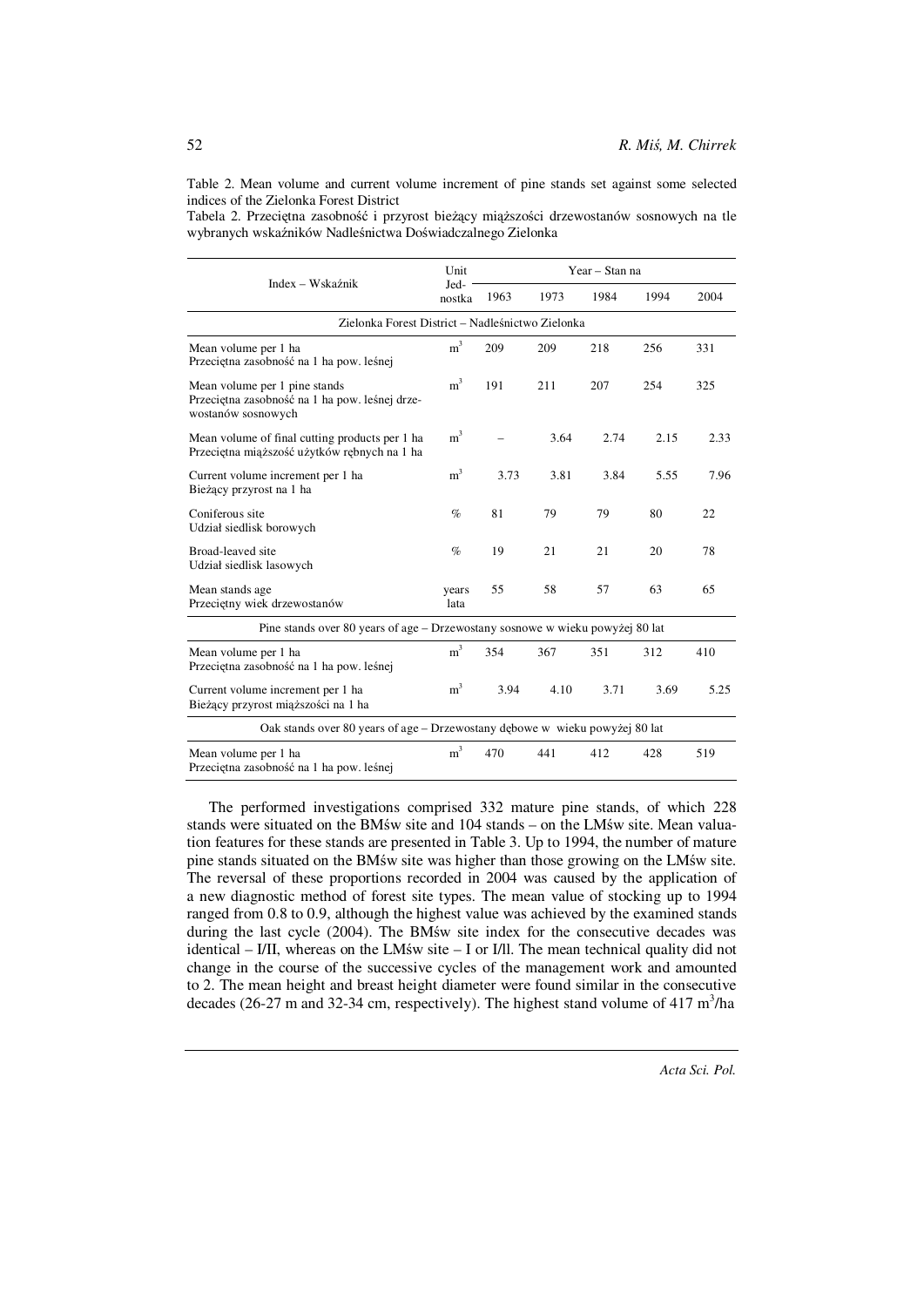| Year<br>Rok  | $\mathbf N$ | P, ha  | Zd  | B        | Jt             | Н  | D  | V   | Pdr         | Pds |
|--------------|-------------|--------|-----|----------|----------------|----|----|-----|-------------|-----|
| <b>BM</b> św |             |        |     |          |                |    |    |     |             |     |
| 1963         | 46          | 216.88 | 0.9 | I/II     | $\overline{c}$ | 27 | 34 | 345 | $\mathbf X$ | 0.6 |
| 1973         | 46          | 245.51 | 0.9 | I/II     | $\sqrt{2}$     | 27 | 33 | 372 | 0.5         | 0.7 |
| 1984         | 58          | 286.47 | 0.8 | I/II     | $\overline{c}$ | 26 | 33 | 331 | 0.2         | 0.8 |
| 1994         | 57          | 316.99 | 0.8 | I/II     | $\overline{c}$ | 26 | 34 | 321 | 0.2         | 0.7 |
| 2004         | 21          | 88.66  | 1.0 | I/II     | $\overline{c}$ | 27 | 34 | 417 | 0.2         | 0.7 |
| LMśw         |             |        |     |          |                |    |    |     |             |     |
| 1963         | 11          | 42.00  | 0.8 | $\bf{I}$ | 2              | 26 | 33 | 363 | $\mathbf x$ | 0.6 |
| 1973         | 13          | 75.80  | 0.9 | I/II     | $\overline{c}$ | 27 | 33 | 363 | 0.1         | 0.8 |
| 1984         | 11          | 54.71  | 0.9 | I        | $\overline{c}$ | 26 | 34 | 371 | 0.3         | 0.9 |
| 1994         | 10          | 64.09  | 0.7 | I/II     | 2              | 25 | 32 | 302 | 0.5         | 0.8 |
| 2004         | 59          | 252.09 | 0.9 | I/II     | $\overline{c}$ | 26 | 33 | 402 | 0.4         | 0.7 |

Table 3. Comparison of mean valuation features of pine stands over 80 years of age Tabela 3. Zestawienie średnich elementów taksacyjnych drzewostanów sosnowych w wieku powyżej 80 lat

was determined in pine stands growing on the BMśw site during the last cycle of management work, while the lowest volume value was recorded in the case of pine wood during the penultimate cycle (1994) situated on the LMśw site (302 m<sup>3</sup>/ha).

Moreover, basic statistical parameters for the mean height and breast height diameter as well as for the stand volume were calculated for all the examined stands (Table 4). The highest variability coefficient for the tree height was found in pine stands on the LM's site during the penultimate cycle of management work (6.53%). A significantly higher variability was determined with regard to the mean breast height diameter for the stands on the LMśw site during the first decade (12.42%). Its lowest value was determined during the last cycle of management work for the BMśw site (9.08%).

The mean mature stand volume on the examined sites up to 1994 ranged from 302 to  $372 \text{ m}^3/\text{ha}$ . The results of the last inventory showed that it increased from 402 to 417 m<sup>3</sup>/ha (Fig. 1).

The distribution of the mean tree height in the pine stands over 80 years of age for the last cycle of the management work (2004) was similar to normal (Fig. 2). Certain irregularities were recorded in the case of the distribution of the mean breast height diameter on the BMśw site in 2004 (Fig. 2). It varied from the normal distribution due to the excessively low number of stands with the mean breast height diameter of 33-36 cm.

The test of the least significant difference (LSD) carried out in the course of the analysis of variance revealed statistically significant differences only in the case of the stand volume (Table 5). Bold type indicates significant differences between stand volumes in the consecutive cycles of the management work. It is visible that the last two decades (1994, 2004) exerted the strongest influence.

*Silvarum Colendarum Ratio et Industria Lignaria 6(4) 2007*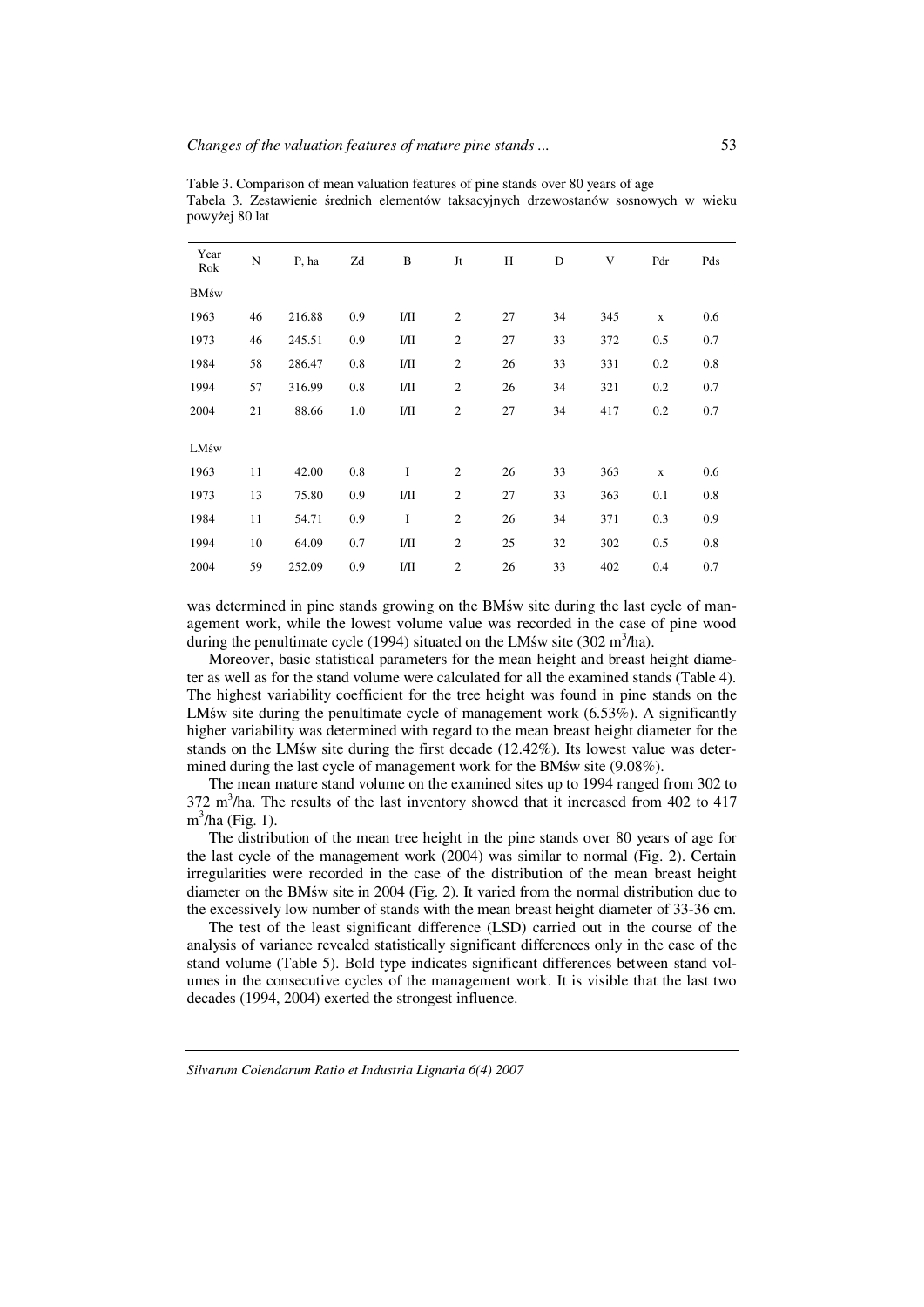

Fig. 1. Mean height (H) and breast height diameter (D) of trees and volume (V) of mature pine stands: 1 – BMśw site, 2 – LMśw site

Rys. 1. Średnia wysokość (H) i pierśnica (D) drzew oraz zasobność (V) dojrzałych drzewostanów sosnowych: 1 – siedlisko BMśw, 2 – siedlisko LMśw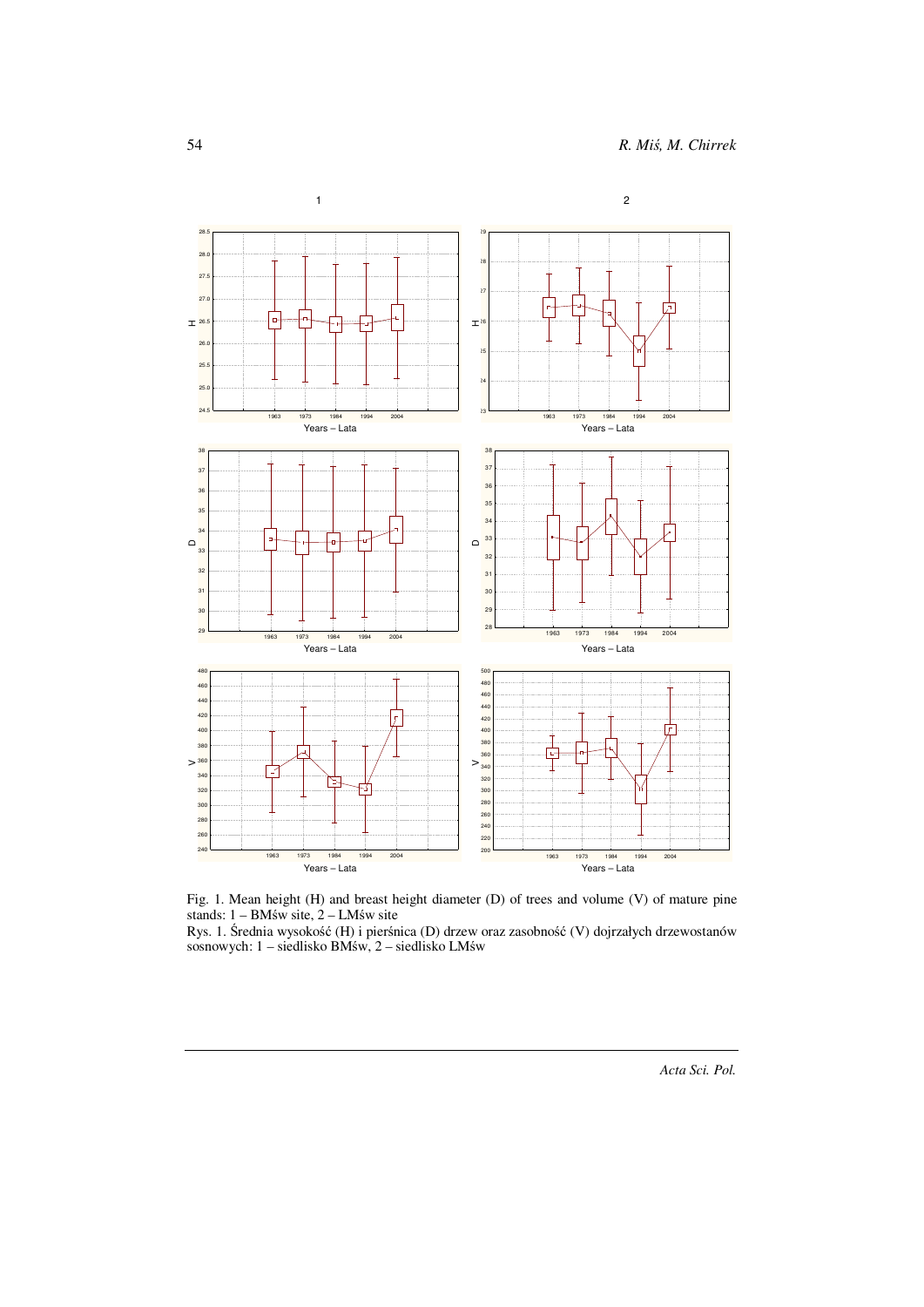

Fig. 2. Histograms of the mean height (H) and breast height diameter (D) of trees and volume (V) of mature pine stands of over 80 years of age: 1 – BMśw site, 2 – LMśw site Rys. 2. Histogramy przeciętnej wysokości (H) i pierśnicy (D) drzew oraz zasobności (V) drzewostanów sosnowych w wieku powyżej 80 lat: 1 – siedlisko BMśw, 2 – siedlisko LMśw

*Silvarum Colendarum Ratio et Industria Lignaria 6(4) 2007*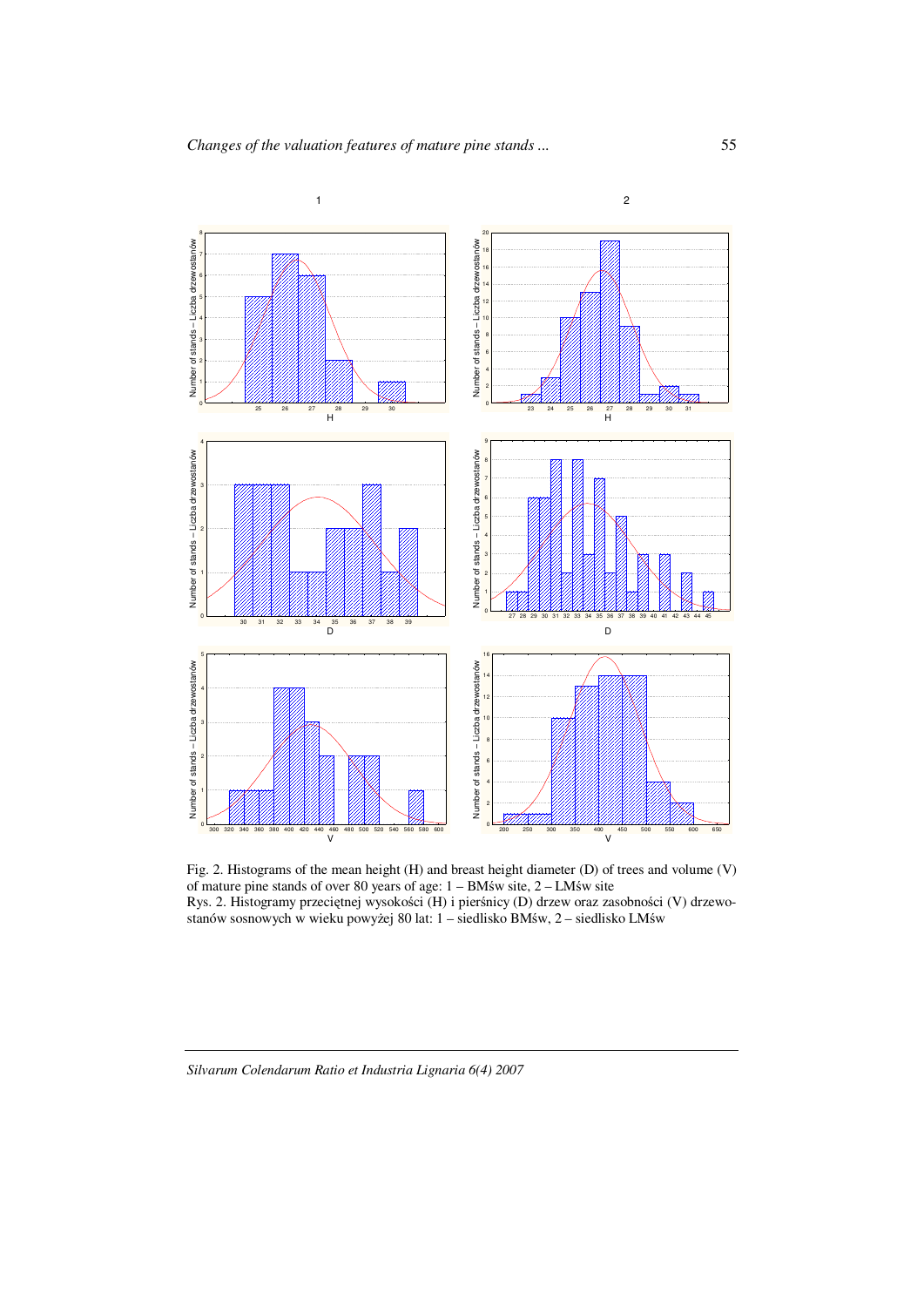Table 4. Comparison of basic statistical parameters for the mean height and breast height diameter as well as for stand volume for all the examined stands over 80 years of age for five consecutive cycles of the management work in the Zielonka Forest District

Tabela 4. Zestawienie podstawowych parametrów statystycznych dla przeciętnej wysokości i pierśnicy drzew oraz zasobności drzewostanów sosnowych w wieku powyżej 80 lat dla pięciu kolejnych cykli prac urządzeniowych w Nadleśnictwie Doświadczalnym Zielonka

| Year         | Site<br><b>TSL</b>                      | Basic statistical parameters - Podstawowe parametry statystyczne |                         |           |           |                |                                                      |       |       |         |  |  |
|--------------|-----------------------------------------|------------------------------------------------------------------|-------------------------|-----------|-----------|----------------|------------------------------------------------------|-------|-------|---------|--|--|
| Rok          |                                         | $\mathbf n$                                                      | $\mathbf{0}$            | $X_{max}$ | $X_{min}$ | R              | $s^2$                                                | S     | Δх    | $V, \%$ |  |  |
| $\mathbf{1}$ | $\overline{2}$                          | 3                                                                | $\overline{\mathbf{4}}$ | 5         | 6         | $\overline{7}$ | 8                                                    | 9     | 10    | 11      |  |  |
|              | Mean height - Przeciętna wysokość drzew |                                                                  |                         |           |           |                |                                                      |       |       |         |  |  |
|              | 1963 BMśw                               | 46                                                               | 26.5                    | 30        | 23        | 7              | 1.77                                                 | 1.33  | 0.20  | 5.01    |  |  |
|              | LMśw                                    | 11                                                               | 26.5                    | 28        | 25        | 3              | 1.27                                                 | 1.13  | 0.34  | 4.26    |  |  |
|              | 1973 BMśw                               | 46                                                               | 26.5                    | 30        | 23        | 7              | 1.99                                                 | 1.41  | 0.21  | 5.31    |  |  |
|              | LMśw                                    | 13                                                               | 26.5                    | 28        | 25        | 3              | 1.60                                                 | 1.27  | 0.35  | 4.77    |  |  |
|              | 1984 BMśw                               | 58                                                               | 26.4                    | 30        | 23        | 7              | 1.79                                                 | 1.34  | 0.18  | 5.07    |  |  |
|              | LMśw                                    | 11                                                               | 26.3                    | 28        | 23        | 5              | 2.02                                                 | 1.42  | 0.43  | 5.41    |  |  |
|              | 1994 BMśw                               | 57                                                               | 26.4                    | 30        | 23        | 7              | 1.82                                                 | 1.35  | 0.18  | 5.11    |  |  |
|              | LMśw                                    | 10                                                               | 25.0                    | 28        | 22        | 6              | 2.67                                                 | 1.63  | 0.52  | 6.53    |  |  |
|              | 2004 BMśw                               | 21                                                               | 26.6                    | 30        | 25        | 5              | 1.86                                                 | 1.36  | 0.30  | 5.13    |  |  |
|              | LMśw                                    | 59                                                               | 26.5                    | 30        | 23        | 7              | 1.91                                                 | 1.38  | 0.18  | 5.22    |  |  |
|              |                                         |                                                                  |                         |           |           |                | Breast height diameters - Przeciętna pierśnica drzew |       |       |         |  |  |
|              | 1963 BMśw                               | 46                                                               | 33.6                    | 45        | 28        | 17             | 14.25                                                | 3.77  | 0.56  | 11.24   |  |  |
|              | LMśw                                    | 11                                                               | 33.1                    | 39        | 28        | 11             | 16.89                                                | 4.11  | 1.24  | 12.42   |  |  |
|              | 1973 BMśw                               | 46                                                               | 33.4                    | 45        | 28        | 17             | 15.14                                                | 3.89  | 0.57  | 11.64   |  |  |
|              | LMśw                                    | 13                                                               | 32.8                    | 39        | 28        | 11             | 11.36                                                | 3.37  | 0.93  | 10.28   |  |  |
|              | 1984 BMśw                               | 58                                                               | 33.4                    | 45        | 27        | 18             | 14.25                                                | 3.77  | 0.50  | 11.29   |  |  |
|              | LMśw                                    | 11                                                               | 34.3                    | 41        | 31        | 10             | 11.22                                                | 3.35  | 1.01  | 9.77    |  |  |
|              | 1994 BMśw                               | 57                                                               | 33.5                    | 45        | 27        | 18             | 14.47                                                | 3.80  | 0.50  | 11.35   |  |  |
|              | LMśw                                    | 10                                                               | 32.0                    | 39        | 28        | 11             | 10.00                                                | 3.16  | 1.00  | 9.88    |  |  |
|              | 2004 BMśw                               | 21                                                               | 34.0                    | 39        | 30        | 9              | 9.55                                                 | 3.09  | 0.67  | 9.08    |  |  |
|              | LMśw                                    | 59                                                               | 33.4                    | 45        | 27        | 18             | 14.06                                                | 3.75  | 0.49  | 11.24   |  |  |
|              |                                         |                                                                  |                         |           |           |                | Stand volume - Zasobność drzewostanów                |       |       |         |  |  |
|              | 1963 BMśw                               | 46                                                               | 345                     | 480       | 180       | 300            | 2 950.00                                             | 54.31 | 8.01  | 15.74   |  |  |
|              | LMśw                                    | 11                                                               | 363                     | 410       | 300       | 110            | 841.82                                               | 29.01 | 8.75  | 8.00    |  |  |
|              | 1973 BMśw                               | 46                                                               | 372                     | 483       | 268       | 215            | 3 610.56                                             | 60.09 | 8.86  | 16.17   |  |  |
|              | LMśw                                    | 13                                                               | 363                     | 483       | 231       | 252            | 4 5 1 8 . 0 8                                        | 67.22 | 18.64 | 18.51   |  |  |
|              | 1984 BMśw                               | 58                                                               | 331                     | 503       | 173       | 330            | 3 0 3 2 . 0 3                                        | 55.06 | 7.23  | 16.62   |  |  |
|              | LMśw                                    | 11                                                               | 371                     | 450       | 292       | 158            | 2 771.00                                             | 52.64 | 15.87 | 14.19   |  |  |
|              | 1994 BMśw                               | 57                                                               | 321                     | 490       | 189       | 301            | 3 3 3 9 . 2 5                                        | 57.79 | 7.65  | 17.98   |  |  |
|              | LMśw                                    | 10                                                               | 302                     | 400       | 156       | 244            | 5 772.40                                             | 75.98 | 24.03 | 25.14   |  |  |
|              | 2004 BMśw                               | 21                                                               | 417                     | 530       | 335       | 195            | 2 707.49                                             | 52.03 | 11.35 | 12.48   |  |  |
|              | LMśw                                    | 59                                                               | 402                     | 571       | 236       | 335            | 4 921.74                                             | 70.16 | 9.13  | 17.44   |  |  |

*Acta Sci. Pol.*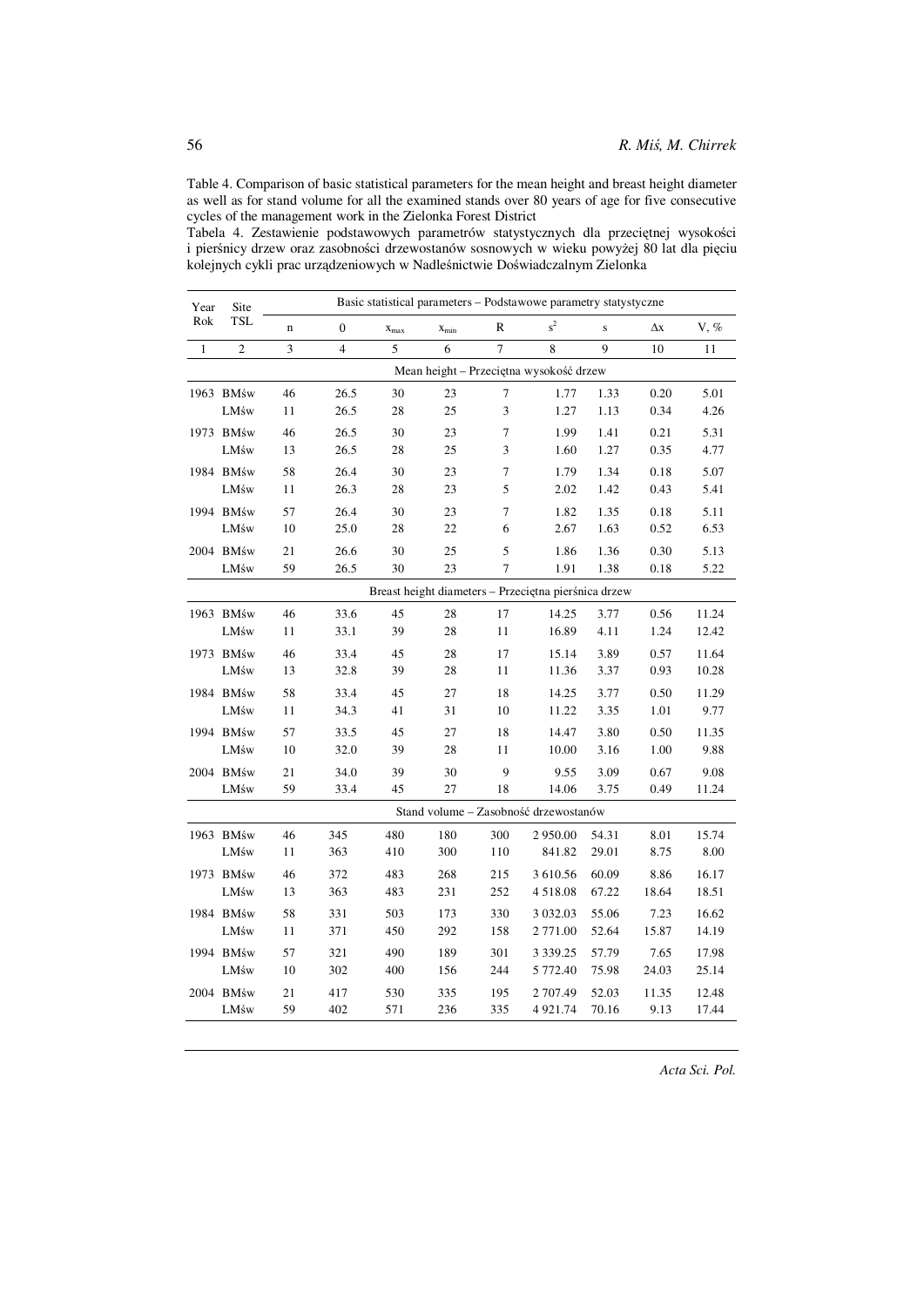Table 5. The LSD test for the volume (V) of pine stands over 80 years old on the BMśw and LMśw sites

| Number<br>of cycle |             | Test NIR; zmienna V; Błąd: MS międzygrupowe = $259,10$ , df = $5,000$ |               | LSD test; Variable V; $MS = 259.10$ , df = 5.0000 |               |                 |
|--------------------|-------------|-----------------------------------------------------------------------|---------------|---------------------------------------------------|---------------|-----------------|
| Numer<br>cyklu     | year<br>rok | {1}<br>354.00                                                         | {2}<br>367.50 | {3}<br>351.00                                     | {4}<br>311.50 | ${5}$<br>409.50 |
|                    | 1963        |                                                                       | 0.439887      | 0.859477                                          | 0.045959      | 0.018278        |
| $\overline{c}$     | 1973        | 0.439887                                                              |               | 0.352344                                          | 0.017678      | 0.047713        |
| 3                  | 1984        | 0.859477                                                              | 0.352344      |                                                   | 0.057657      | 0.014993        |
| $\overline{4}$     | 1994        | 0.045959                                                              | 0.017678      | 0.057657                                          |               | 0.001729        |
| 5                  | 2004        | 0.018278                                                              | 0.047713      | 0.014993                                          | 0.001729      |                 |

Tabela 5. Test NIR dla zasobności (V) drzewostanów sosnowych w wieku powyżej 80 lat na siedliskach BMśw i LMśw

## **RECAPITULATION AND CONCLUSIONS**

The following observations can be made on the basis of the performed analyses:

- Scots pine was found to decrease gradually in proportion in forests on the entire investigated area during the examined period of time from 89.8% in 1963 to 82.7% in 2004.
- The proportion of larch increased from  $0.1\%$  of the forest area (1963) to  $0.5\%$ (2004).
- The proportion of spruce decreased from  $0.5\%$  (1963) to  $0.3\%$  (2004).
- During the examined period of time, oak was found to increase gradually its proportion in stands from 5.1% of the forest area in 1963 to 12.3% – in 2004.
- Beech increased its proportion from  $0.3\%$  (1963) to almost 1% (2004).
- Alder and poplar decreased their share of the forest area (alder from 0.3% to  $0.1\%$  and poplar – from  $0.8\%$  to  $0.2\%$ ), whereas the proportion of birch increased (from 0.5% to 0.9%).
- The productivity of the examined forests increased steadily and in 2004 the current volume increment (of the main stand) was estimated at the level of 7.96 m<sup>3</sup>/ha /year.
- The mean stand volume on the forest area increased from 209  $\text{m}^3/\text{ha}$  (1963) to 331 m 3 /ha.
- The mean oak stand volume (2004) of 80 years of age was higher than the stand volume of pine trees of the same age by  $109 \text{ m}^3$ .

The above-presented observations allowed the authors to draw the following conclusions:

1. The transformation of the tree species composition of forests in the Zielonka Experimental Forest District was, primarily, the result of the growing dynamics of growth and regeneration of oak as well as the acceptance of the clear cutting forest management and the areas under pine stands.

2. The obtained results corroborated the occurrence of the phenomenon of a steady increase of the current increment of stands and their volume.

3. The proportion of broad-leaved forest stands increased during the examined period of time nearly four times (from 19% in 1963 to 78% in 2004). This fact will have a significant impact on changes in current management methods, especially in this part of pine stands which are completely artificial and unsuitable for the site properties.

57

*Silvarum Colendarum Ratio et Industria Lignaria 6(4) 2007*